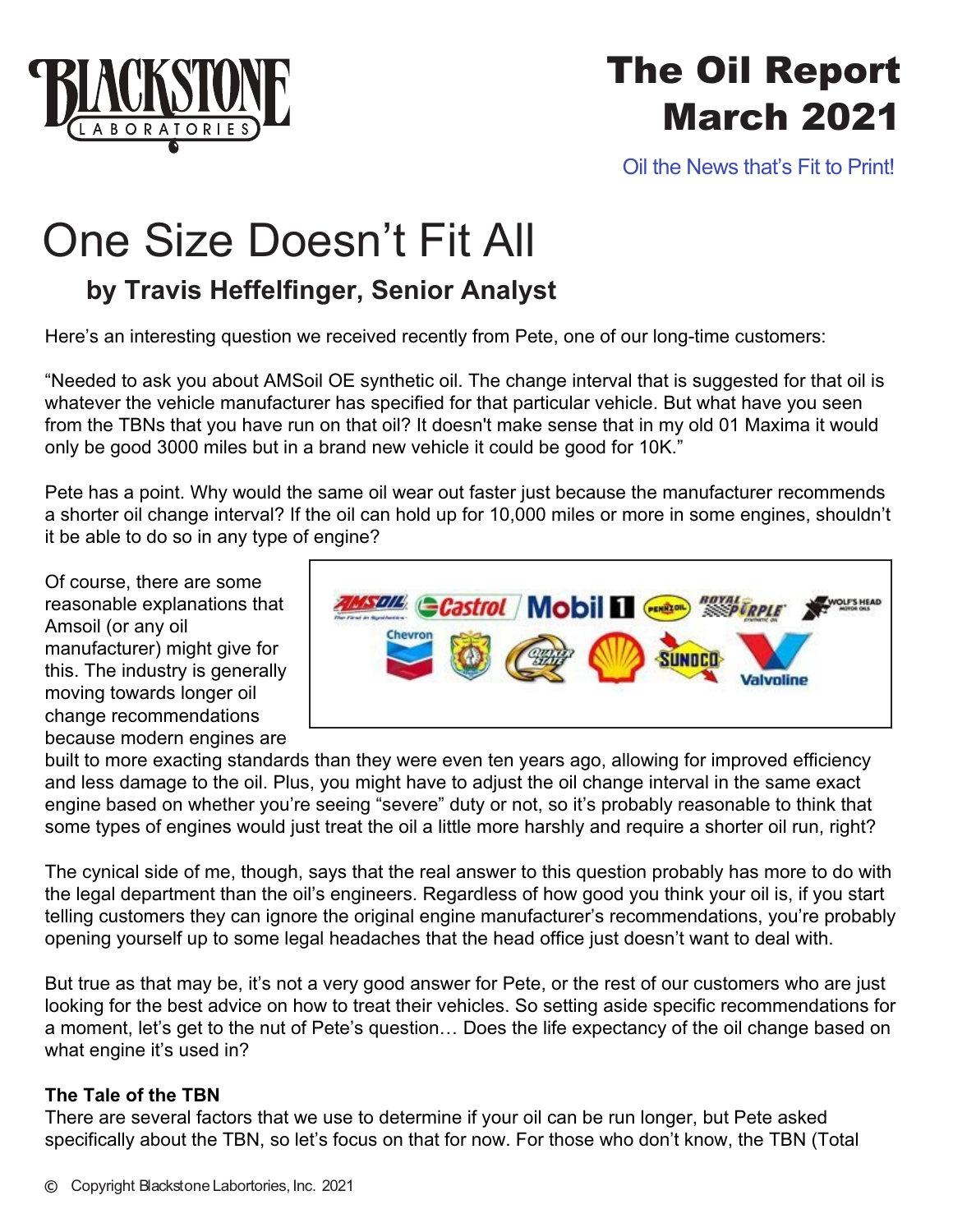Base Number) measures the amount of active additive remaining in the oil. A typical gasoline-engine oil might have a starting TBN between 6.0 and 8.0, while diesel-use engine oils tend to have a higher TBN of 11.0 or 12.0, since they tend have more calcium and magnesium (the TBN is based on the levels of calcium sulfinate and/or magnesium sulfinate in the oil).

But regardless of where a TBN starts, they all end up in the same place—0.0—if the oil is run too long. Once the TBN is down to zero, it means that the oil is no longer able to neutralize acids produced by the engine. As a general rule of thumb, we usually say that once a TBN gets down to 1.0 to 2.0, it would probably be a good idea not to run the oil much longer, to avoid running out of those active acidneutralizing agents.

To answer Pete's question about how the TBN of Amsoil OE holds up in different engines, we searched our database to find the recent TBN results we've seen from that type of oil. Since the TBN is an optional test, we don't run it on every sample we see, but customers who use Amsoil tend to be pretty interested in seeing how long they can run their oil, so we have a pretty good representation for that oil type. We plotted nearly 50 samples' TBN results against the mileage on the oil, and came up with this



graph:

The banana-shaped line we've drawn approximates the "average" TBN for this type of oil over a given mileage. You can see that the TBN tends to drop quickly at first, but the longer the oil is run, the slower the TBN drops. Of the samples we tested, none of them had a TBN less than 1.5, so even on very long oil change intervals, this Amsoil OE oil tends to retain plenty of active additive.

Also note that the actual test results (the dots) can stray pretty far from that line on either side, so even though the TBN readings tend to follow a particular pattern, there can be a pretty wide deviation in individual test results. Just at a glance, you can easily see that the sample with the highest TBN reading didn't have the lowest mileage on the oil, nor did the sample with the longest oil run (a whopping 18,500 miles) have the lowest TBN reading. In fact, the lowest TBN came after a fairly middle-of-the-road 8,569-mile oil change interval.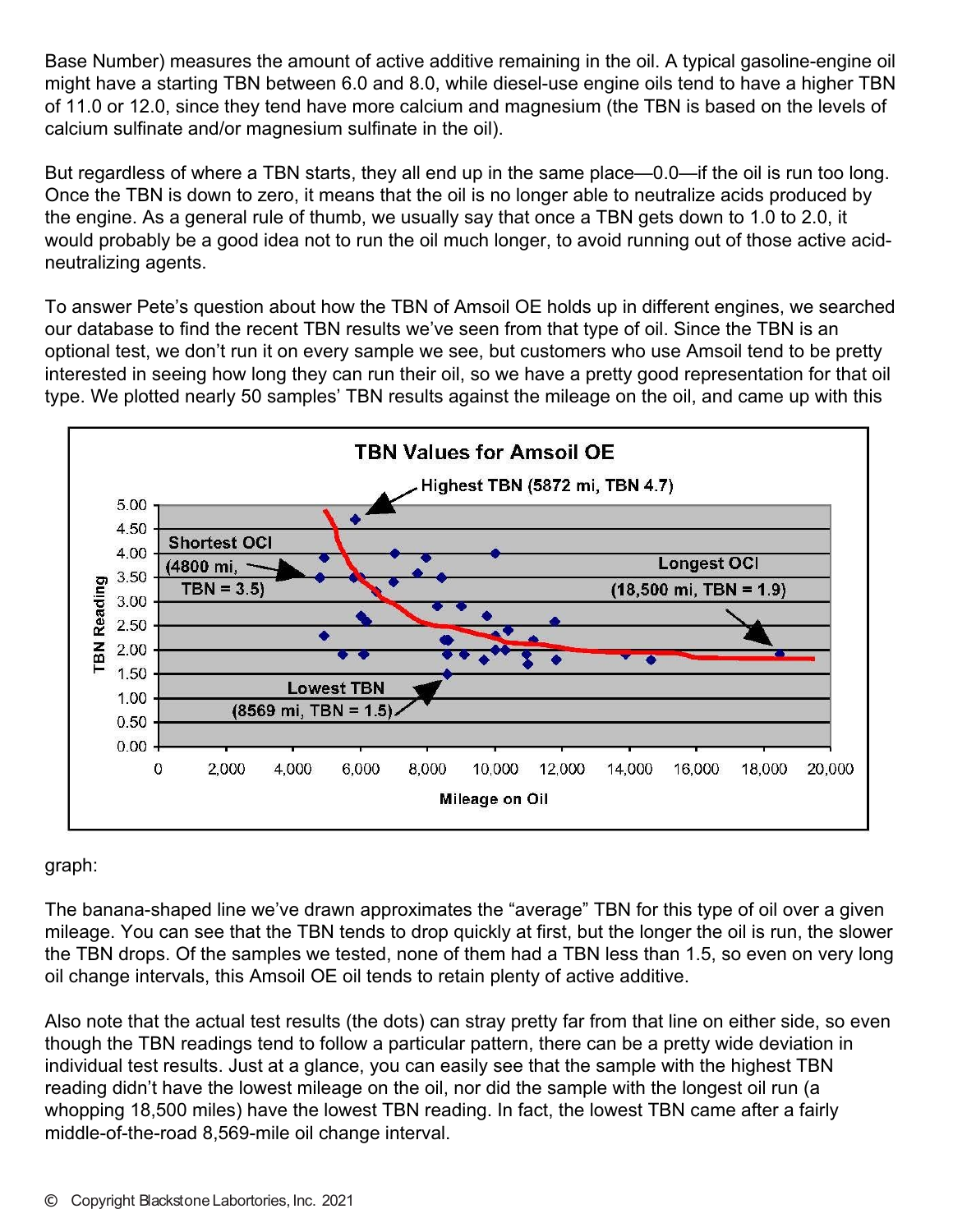And before we get too hung up on looking at just Amsoil OE, we ran the same analysis for one of the most common oil types we've tested, Mobil 1 5W/30, resulting in the chart below.

This graph for Mobil 1 5W/30 covers nearly 5,000 samples with TBNs, and the scale is a little different than the Amsoil OE chart, but you can see that banana-shaped curve that we've drawn, approximating the average TBN for a given mileage, is exactly the same as in the Amsoil OE chart. Once again, the highest TBN was not the shortest oil run, and the lowest TBN was not the longest oil run. So even



though we have many more TBN data points for Mobil 1 than we do Amsoil OE, the overall trends for TBNs are similar, and would be with just about any type of oil you could name.

So what other factors might be affecting the TBN? To find out, we ranked all the samples according to both mileage and TBN reading, and came up with the best and the worst of the bunch.

One factor that definitely stood out was make-up oil, of course. If you add some fresh oil in between oil changes to top up your oil level, you're infusing the oil with more active additives, and diluting wear metals and contaminants at the same time. That's why we often say that you shouldn't be too upset about adding a quart or two of oil over the course of your regular oil interval (assuming you don't have a noticeable leak, of course), since that fresh oil might buy you a few thousand extra miles before you have to do a full oil change. In this case, all of the samples that noted adding a quart of oil or more ranked in the top half of the results, and the Amsoil samples with the most oil added (2.5 and 3 quarts) ranked at numbers 2 and 7, respectively. On the other hand, the overall best-ranked sample, with a TBN of 4.0 after 10,000 miles, didn't add any oil in that time, according to their oil slip, so make-up oil alone is not the only relevant factor.

Pete's original question was about manufacturer's recommended oil change intervals. We don't have a list of the recommended OCI for every engine we've tested, so we'll have to settle for looking at some other factors, like the age and size of the engine.

### **What Affects TBN?**

© Copyright Blackstone Labortories, Inc. 2021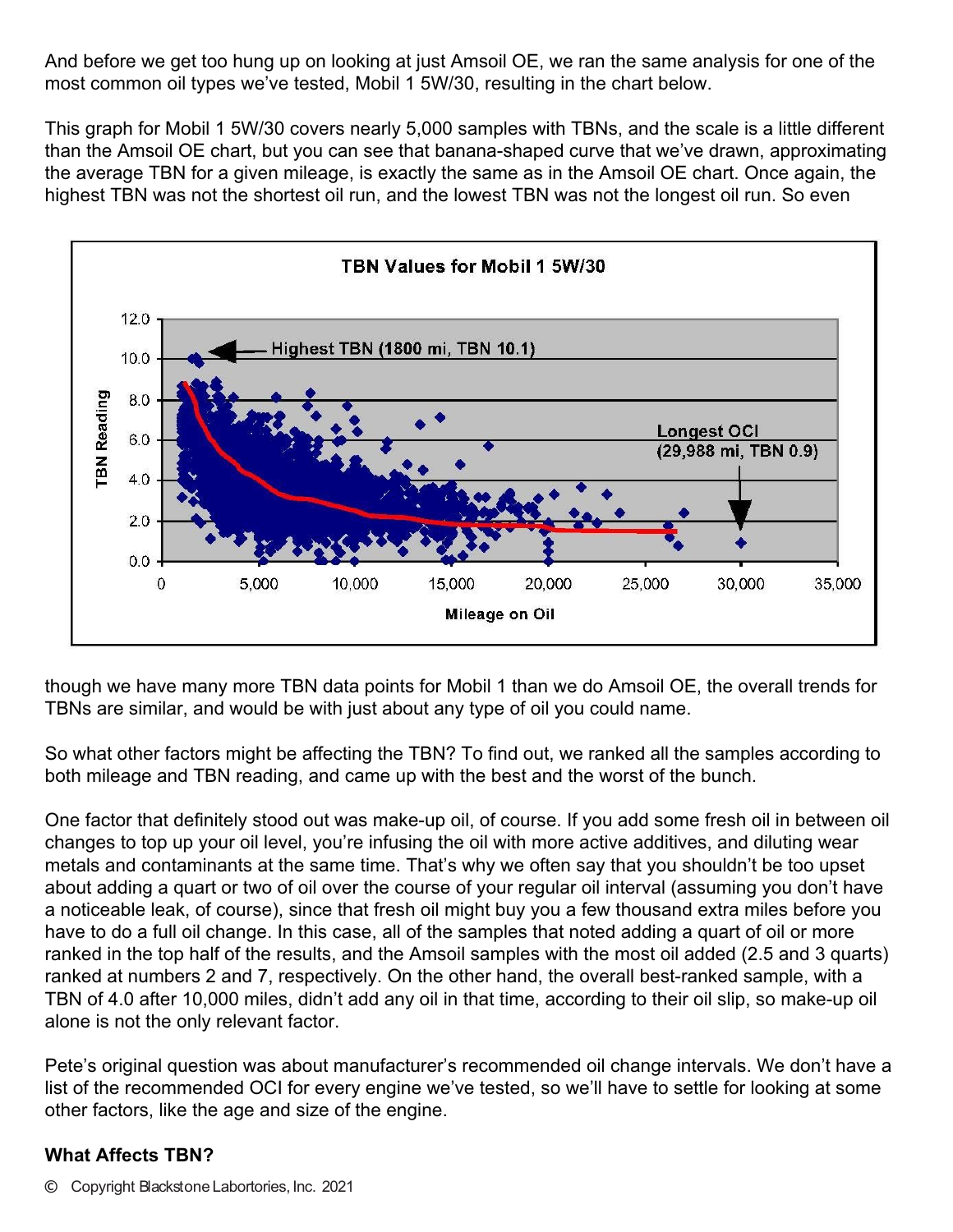For both the Amsoil and the Mobil 1 samples, the age of the engine didn't seem to make much of a difference. We had engines from the late 90's and early 2000's in the top ten percent on both charts,

mixed right in with new engines from the last few model years. The total engine mileage was also mixed, with higher-mileage engines ranked right alongside brand new engines in their first few oil changes.

Engine size is one factor that I thought would end up playing a pretty big role, but I wasn't sure which way it would go. On the one hand, larger engines tend to work harder, so I wondered if the larger 6 cylinder engines and big V8s might burn through the active additive more quickly than smaller engines. On the other hand, 4-cylinder engines also tend to have smaller oil sumps, meaning less total oil volume in the engine, so maybe their active additives get used up sooner.

Turns out these results were pretty mixed as well… there was a bit of a trend for smaller engines to hold a higher TBN for longer oil runs, but there were plenty of larger engines near the top ranks of both lists, and vice versa. Seems like the extra oil in the sump of the larger engines pretty much balances out the extra work they have to do, resulting in a mostly even distribution of engine sizes across the rankings in both charts.

So what does all this tell us? Well, at least as far as the TBN goes, it doesn't look like the type of engine has much of an influence on how long the active additive lasts in the oil. Engines of the exact same type (and in some cases, even the exact same engines) were ranked both high and low in our results, so it looks like individual driving habits and the behavior of each particular engine play a much larger role than engine sizes, model years, manufacturers, or any other criteria we could see.

When you get right down to it, though, the TBN is only one factor in determining whether or not it's safe to run the oil longer. It's a valuable tool, but we also have to look at other factors, like wear metals, insolubles, viscosity, and contaminants, any of which could indicate that you shouldn't run the oil any longer, even if the TBN is still good.

#### **[What does the](https://www.blackstone-labs.com/do-i-need-a-tbn/)  [Total Base Number](https://www.blackstone-labs.com/do-i-need-a-tbn/)  [actually measure?](https://www.blackstone-labs.com/do-i-need-a-tbn/)**

[The TBN test measures the](https://www.blackstone-labs.com/do-i-need-a-tbn/) [reserve alkalinity of the oil –](https://www.blackstone-labs.com/do-i-need-a-tbn/)  [that is, the oil's capacity to](https://www.blackstone-labs.com/do-i-need-a-tbn/)  [neutralize acids produced by](https://www.blackstone-labs.com/do-i-need-a-tbn/)  [the engine during the](https://www.blackstone-labs.com/do-i-need-a-tbn/) [combustion process. We use a](https://www.blackstone-labs.com/do-i-need-a-tbn/)  [machine called a titrator to](https://www.blackstone-labs.com/do-i-need-a-tbn/) [determine how much acid can](https://www.blackstone-labs.com/do-i-need-a-tbn/) [be added before the "active"](https://www.blackstone-labs.com/do-i-need-a-tbn/) [acid-neutralizing additives,](https://www.blackstone-labs.com/do-i-need-a-tbn/) [such as calcium sulfinate and](https://www.blackstone-labs.com/do-i-need-a-tbn/)  [magnesium sulfinate, are](https://www.blackstone-labs.com/do-i-need-a-tbn/)  [completely used up.](https://www.blackstone-labs.com/do-i-need-a-tbn/)

[The TBN is expressed in terms](https://www.blackstone-labs.com/do-i-need-a-tbn/)  [of the equivalent amount of](https://www.blackstone-labs.com/do-i-need-a-tbn/)  [potassium hydroxide \(chemical](https://www.blackstone-labs.com/do-i-need-a-tbn/) [formula: KOH\) in milligrams](https://www.blackstone-labs.com/do-i-need-a-tbn/) [that it would take to neutralize](https://www.blackstone-labs.com/do-i-need-a-tbn/)  [the same amount of acid](https://www.blackstone-labs.com/do-i-need-a-tbn/)  [neutralized by one gram of the](https://www.blackstone-labs.com/do-i-need-a-tbn/) [oil sample. If 1g of your oil](https://www.blackstone-labs.com/do-i-need-a-tbn/) [neutralizes as much acid as](https://www.blackstone-labs.com/do-i-need-a-tbn/)  [3.2mg of potassium hydroxide,](https://www.blackstone-labs.com/do-i-need-a-tbn/) [it has a Total Base Number of](https://www.blackstone-labs.com/do-i-need-a-tbn/) [3.2](https://www.blackstone-labs.com/do-i-need-a-tbn/) [mg\(KOH\)/g. That's quite a](https://www.blackstone-labs.com/do-i-need-a-tbn/)  [mouthful, though, so we just](https://www.blackstone-labs.com/do-i-need-a-tbn/)  [say it has a TBN of 3.2.](https://www.blackstone-labs.com/do-i-need-a-tbn/)

[For more information on the](https://www.blackstone-labs.com/do-i-need-a-tbn/)  [TBN, and whether it would be](https://www.blackstone-labs.com/do-i-need-a-tbn/) [useful to you, check out the](https://www.blackstone-labs.com/do-i-need-a-tbn/)  [article on our website:](https://www.blackstone-labs.com/do-i-need-a-tbn/) **Do I [Need a TBN?](https://www.blackstone-labs.com/do-i-need-a-tbn/)**

The bottom line is this: the engine manufacturers don't know anything about your particular driving habits and maintenance routines, so they'll base their recommendations on what should work best for most drivers. The best way to determine how long you should run your oil in your particular vehicle is to get it tested.

When you get your oil analyzed at Blackstone, we're looking at the specific conditions for your specific engine, which is why we can tell you if it's okay to add an extra 2,000 or 3,000 miles on your next fill, regardless of your current OCI. Just check "Yes" next to the question "Are you interested in extended oil use?" on the back of your next oil slip, and maybe you too will be free to explore the world of extended oil use!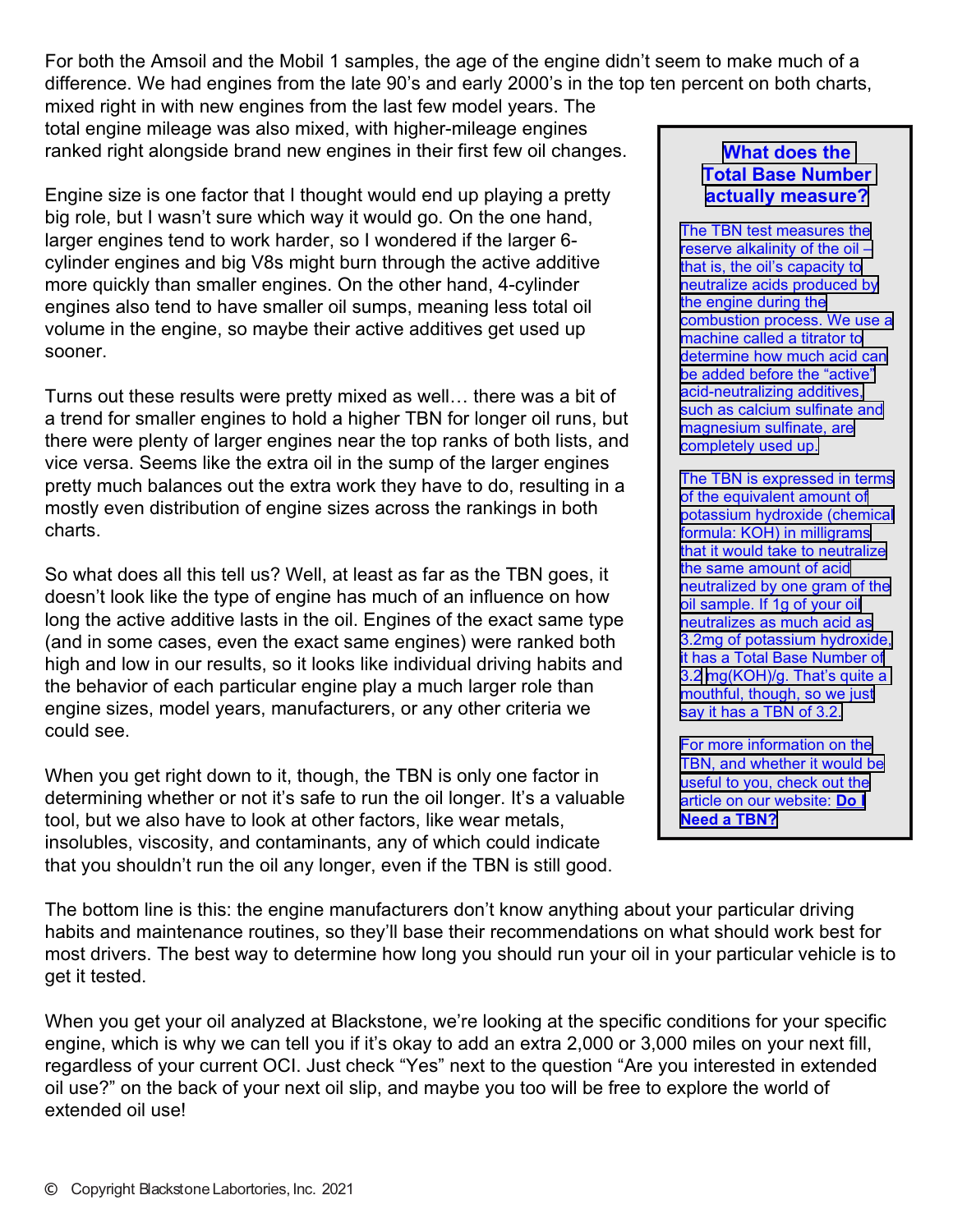

### **Report of the Month**

This 2015 Harley Davidson Road Glide has a problem. Can you tell what it is?

To learn more about where the elements are coming from, [click here.](https://www.blackstone-labs.com/services/report-explanation/)

**COM** 

Gasoline (Unleaded) Red Line 20W/50 Harley Davidson Twin Cam 103 3,902 Miles MAKE/MODEL: FUEL TYPE: ADDITIONAL INFO: OIL TYPE & GRADE: OIL USE INTERVAL: FLTRXS, new cams, oil pump

The owner reports: Just wanted to thank you. After I received my last terrible report I tore down the top end of the engine and found both pistons had seized in the cylinders at some point in between oil changes. I believe this report saved me a ton of money. The bottom end of the engine was fine, but without knowing this was happening, it would have destroyed the crankshaft and related components. Again, thank you!

|         | MI/HR on Oil      | 3,902          |                           | 4,254        | 7,380          | 769            | 4,240        | 4,503       |                  |
|---------|-------------------|----------------|---------------------------|--------------|----------------|----------------|--------------|-------------|------------------|
|         | MI/HR on Unit     | 38,677         | UNIT /<br><b>LOCATION</b> | 35,775       | 31,521         | 24,141         | 23,372       | 19,132      | <b>UNIVERSAL</b> |
|         | Sample Date       | 6/13/2020      | <b>AVERAGES</b>           | 3/11/2020    | 5/29/2019      | 3/15/2019      | 11/3/2018    | 5/1/2018    | <b>AVERAGES</b>  |
|         | Make Up Oil Added | $0$ qts        |                           | $0.5$ qts    | $0.75$ qts     | $0$ qts        | $0$ qts      | $0$ qts     |                  |
|         |                   |                |                           |              |                |                |              |             |                  |
| ō       | <b>ALUMINUM</b>   | 22             | 5                         | 18           |                | 4              | 5            | 5           | 5                |
| H       | <b>CHROMIUM</b>   | 6              |                           | 9            |                | 0              |              |             | 0                |
| ΠM      | <b>IRON</b>       | 93             | 13                        | 103          | 13             | 8              | 10           | 14          | 12               |
|         | <b>COPPER</b>     | 8              | 20                        | 16           | 9              | 9              | 8            | 14          | 15               |
| ER      | LEAD              | 0              |                           | 3            | 0              | $\overline{3}$ | 0            |             | $\boldsymbol{2}$ |
| Δ.      | <b>TIN</b>        | 0              | $\overline{0}$            | $\mathbf{0}$ | $\mathbf 0$    | $\mathbf 0$    | $\mathbf{0}$ | $\mathbf 0$ | $\mathbf{1}$     |
| rs      | <b>MOLYBDENUM</b> | 362            | 74                        | 101          | 99             | 84             | 99           | 96          | 115              |
| œ       | <b>NICKEL</b>     |                | 0                         | 2            | 0              | 0              | $\mathbf{0}$ |             | 0                |
| ∢<br>n. | <b>MANGANESE</b>  | $\overline{2}$ | $\overline{2}$            | 18           |                | $\overline{c}$ | 0            |             | $\overline{4}$   |
| Σ       | <b>SILVER</b>     | 0              | $\overline{0}$            | $\mathbf 0$  | $\mathbf 0$    |                | $\Omega$     | $\Omega$    | $\overline{0}$   |
|         | <b>TITANIUM</b>   |                | $\Omega$                  | $\mathbf{0}$ | 0              | $\mathbf 0$    | 0            | $\Omega$    | 0                |
| TS      | <b>POTASSIUM</b>  |                | 4                         | 3            | $\overline{2}$ |                | 2            | റ           | $\overline{2}$   |
| 몸       | <b>BORON</b>      | 60             | 172                       | 204          | 189            | 201            | 212          | 206         | 137              |
| МE      | <b>SILICON</b>    | 18             | 11                        | 12           | 5              | 4              | 5            | 6           | 12               |
| 出       | SODIUM            | 6              | 5                         | 5            | 6              | 6              | 6            | 5           | 19               |
|         | <b>CALCIUM</b>    | 2764           | 2301                      | 2616         | 2674           | 2261           | 2731         | 2691        | 2357             |
|         | <b>MAGNESIUM</b>  | 25             | 196                       | 53           | 21             | 17             | 26           | 28          | 308              |
|         | <b>PHOSPHORUS</b> | 1656           | 1152                      | 1255         | 1129           | 1360           | 1361         | 1320        | 1141             |
|         | <b>ZINC</b>       | 1900           | 1431                      | 1554         | 1466           | 1479           | 1612         | 1638        | 1417             |
|         | <b>BARIUM</b>     | 0              | $\overline{2}$            |              | $\overline{2}$ |                | 3            | 6           | 1                |
|         |                   |                |                           |              |                |                |              |             |                  |

#### Values Should Be\*

|                                  |       | onouru Du     |                  |       |       |                 |                |
|----------------------------------|-------|---------------|------------------|-------|-------|-----------------|----------------|
| SUS Viscosity @ 210°F            | 93.8  | 75-951        | 109.8            | 119.5 | 100.4 | 112.9           | 113.8          |
| cSt Viscosity @ 100°C            | 18.88 | $14.3 - 19.4$ | 22.64            | 24.84 | 20.45 | 23.35           | 23.55          |
| Flashpoint in °F<br>S            | 455I  | >385          | 445              | 430   | 445   | 445             | 450            |
| E<br>Fuel %                      | $0.5$ | 2.0           | < 0.5            | < 0.5 | < 0.5 | < 0.5           | < 0.5          |
| PER <sup>.</sup><br>Antifreeze % |       | 0.0           |                  |       |       |                 | $\blacksquare$ |
| Water %                          | 0.01  | 0.0           | 0.0 <sub>l</sub> | 0.0   | 0.0   | 0.0             | 0.0            |
| Q<br>Ƙ<br>Insolubles %           | 0.3   | < 0.61        | 0.3              | 0.2   | 0.2   | TR <sub>I</sub> | 0.2            |
| <b>TBN</b><br>Δ.                 |       |               |                  |       |       |                 |                |
| <b>TAN</b>                       |       |               |                  |       |       |                 |                |
| <b>ISO Code</b>                  |       |               |                  |       |       |                 |                |

**\* THIS COLUMN APPLIES ONLY TO THE CURRENT SAMPLE**

**416 E. PETTIT AVE. FORT WAYNE, IN 46806 (260) 744-2380 www.blackstone-labs.com**